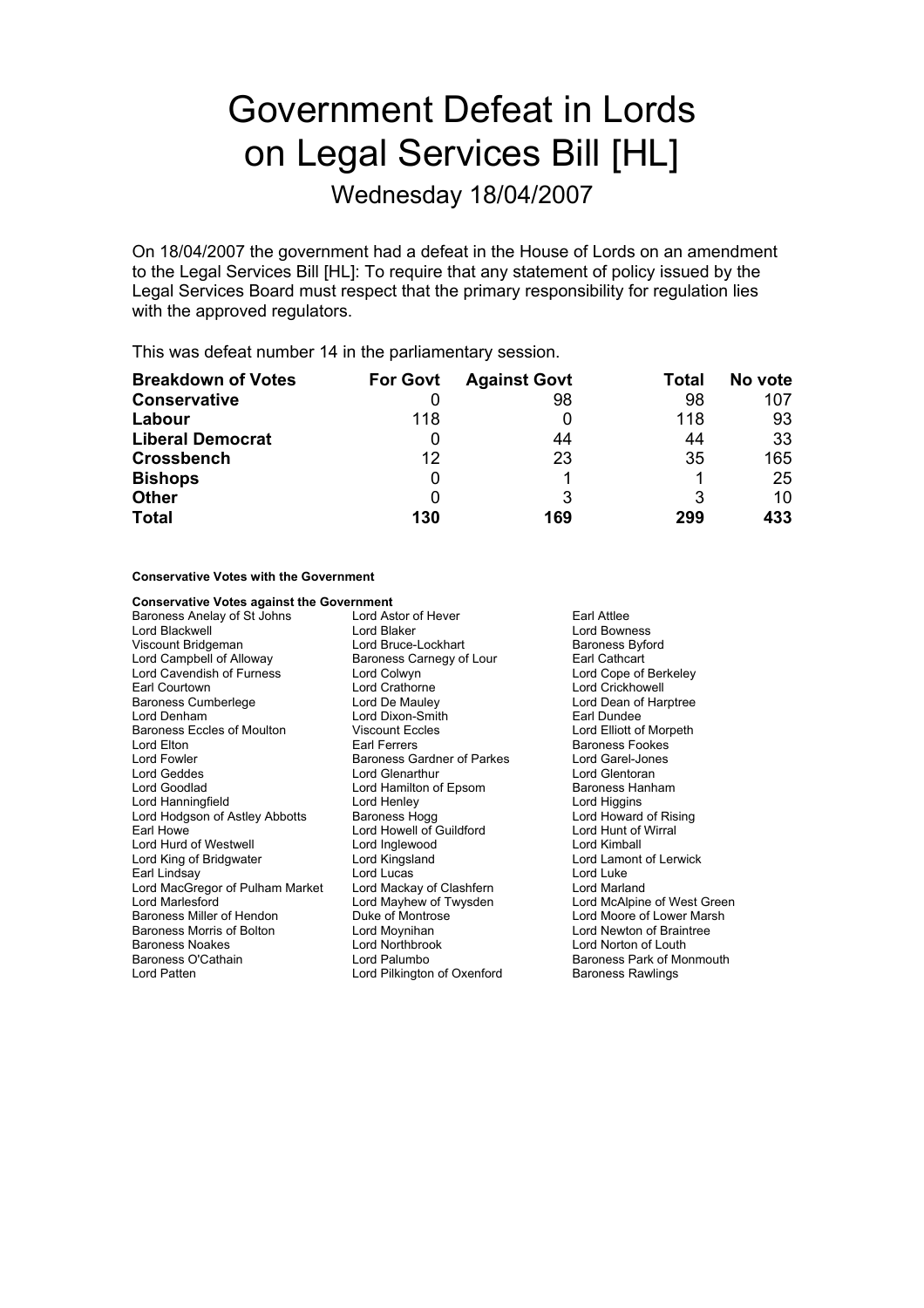Baroness Verma Lord Waddington Lord Waddington Baroness Wilcox

Baroness Seccombe **Lord Selsdon** Lord Selsdon **Lord Shaw of Northstead**<br>
Lord Sheikh **Baroness Shephard of Northwold** Lord Skelmersdale Baroness Shephard of Northwold Lord St John of Fawsley Lord Steinberg Lord Stevartby<br>
Lord Taylor of Holbeach Lord Tugendhat Cliswater Custom Ullswater Lord Taylor of Holbeach and Lord Tugendhat and Viscount Ullswater of Holbeach Lord Viscount Ullswater<br>
Lord Water Lord Water Lord Lord Water Lord Water Lord Water Lord Water Lord Water Lord Water Lord Water Lord M Lord Windlesham

**Labour Votes with the Government** Lord Acton **Lord Adonis**<br>
Lord Andrews **Connect Adonis**<br>
Lord Anderson of Swansea<br>
Baroness Andrews Baroness Amos **Communist Communist Communist Communist Communist Communist Communist Communist Communist Communist Communist Communist Communist Communist Communist Communist Communist Communist Communist Communist Communi** Lord Barnett Lord Bassam of Brighton Lord Bilston Lord Bilston Lord Bilston Lord Bilston Lord Brett Lord Brett Lord Boyd of Duncansby Lord Bradley Lord Brett Lord Brooke of Alverthorpe Lord Brookman Lord Brooks of Tremorfa Lord Campbell-Savours<br>Lord Clinton-Davis Lord Clinton-Davis Baroness Cohen of Pimlico Lord Corbett of Castle Vale Baroness Crawley **Lord Cunningham of Felling** Baroness David Davies of Oldham Baroness David Baroness Dean of Thornton-le-Fylde Lord Drayson Lord Dubs<br>
Lord Evans of Temple Guiting Lord Elder Lord Enterprise Lord Evans of Parkside<br>
Lord Evans of Temple Guiting Lord Falconer of Thoroton Baroness Farrington of Lord Faulkner of Worcester (State Lord Filkin Baroness Ford Filkin Baroness Ford Ford Ford Gavron<br>Lord Foulkes of Cumnock (Baroness Gale Lord Foulkes of Cumnock **Baroness Gale** Lord Gavron<br>
Baroness Gibson of Market Rasen Lord Giddens **Baroness Golding**<br>
Baroness Golding Baroness Gibson of Market Rasen Lord Giddens<br>Lord Gordon of Strathblane Baroness Goudie Lord Graham of Edmonton Lord Grocott Lord Grocott Lord Harris of Chilton Lord Harris of Lord Haskel Lord Haworth **Baroness Henig** Baroness Henig Baroness Hilton of Eggardon<br>Baroness Hollis of Heigham **Baroness Howells of St David** Baroness Hollis of Heigham Lord Howarth of Newport Baroness Howells of St Davids<br>
Lord Howarth of Woodside Lord Hunt of Kings Heath<br>
Lord Howarth of Woodside Lord Hunt of Kings Heath Lord Hoyle Lord Hughes of Woodside<br>
Lord Janner of Braunstone Lord Judd Baroness Kingsmill **Example 2** Lord Kirkhill Lord Lord Lea of Crondall<br>
Lord Lipsey **Condall** Baroness Lockwood Lord Lord Lofthouse of Po Lord Lipsey (Exercise Saroness Lockwood Cultein Muslim Lord Lofthouse of Pontefract<br>Lord Macdonald of Tradeston (Electro Lord MacKenzie of Culkein (Exercises Massey of Darwen Lord Maxton **Baroness McDonagh** Baroness McDonagh Baroness McIntosh of Hudnall<br>
Lord McKenzie of Luton **Baroness McDonagh** Baroness McDonie Lord McKenzie of Luton **Lord Mitchell** Lord Mitchell Lord Moonie<br>Baroness Morgan of Huvton Baroness Morgan of Drefelin Lord Morris of Handsworth Baroness Morgan of Huyton Baroness Morgan of Drefelin Lord Morris Cord Morris Cord Parekh<br>
Lord Morris of Aberavon Lord O'Neill of Clackmannan Lord Parekh Lord Patel of Blackburn Lord Pendry<br>
Baroness Prosser Baroness Ramsay of Cartvale Lord Randall of St Budeaux Baroness Prosser **Baroness Ramsay of Cartvale** Lord Randall Lord Randall Lord Rea<br>
Lord Rea Lord Richard **Baroness Rendell of Babergh** Lord Richard Lord Rea Baroness Rendell of Babergh Lord Roader Lord Roader Lord Roader Lord Roader Lord Roader Lord Roader L<br>Lord Roader Lord Rosser Baroness Scotland of Asthal Lord Sewel Lord Sheldoness Scotland of Asthal Lord Sheldoness Scotland Lord Sheldo<br>
Viscount Simon Lord Smape Lord Smape Lord Sheldoness Scotland of Asthal Lord Smape Viscount Simon Lord Smith of Finsbury<br>
Lord Soley Lord Stone of Blackheath Lord Taylor of Blackburn and Lord Temple-Morris and Baroness Thornton Cord Temple-Morris Cord Tunnicliffe Cord<br>Cord Truscott Lord Tunnicliffe and Baroness Turner of <u>Baroness Wall of New Barnet</u> Lord Woolmer of Leeds

Baroness Ashton of Upholland Lord Bach<br>Lord Bassam of Brighton Lord Bilston Baroness Dean of Thornton-le-Fylde<br>Lord Elder Lord Falconer of Thoroton Baroness Farrington of Ribbleton<br>
Lord Filkin Baroness Ford Baroness Goudie **Baroness Gould of Potternewton**<br>
Lord Grocott **Contract Contract Contract Contract Contract Contract Contract Contract Contract Contract Contract Contract Contract Contract Contract Contract Contract Contr** Lord Hart of Chilton<br>Baroness Henig Lord O'Neill of Clackmannan Lord Rosser **Baroness Royall of Blaisdon**<br>
Lord Sewel **Baroness Royall of Blaisdon** Lord Tunnicliffe **Baroness Turner of Camden**<br>
Baroness Whitaker<br> **Baroness Whitaker Baroness Tord Whitty** 

Lord Reay **Lord Reagan Confluence Confluence** Lord Roberts of Conwy<br>
Lord Roberts of Conwy<br>
Lord Shaw of Northstea

Lord King of West Bromwich Baroness Massey of Darwen Baroness Taylor of Bolton

**Labour Votes against the Government**

**Liberal Democrat Votes with the Government**